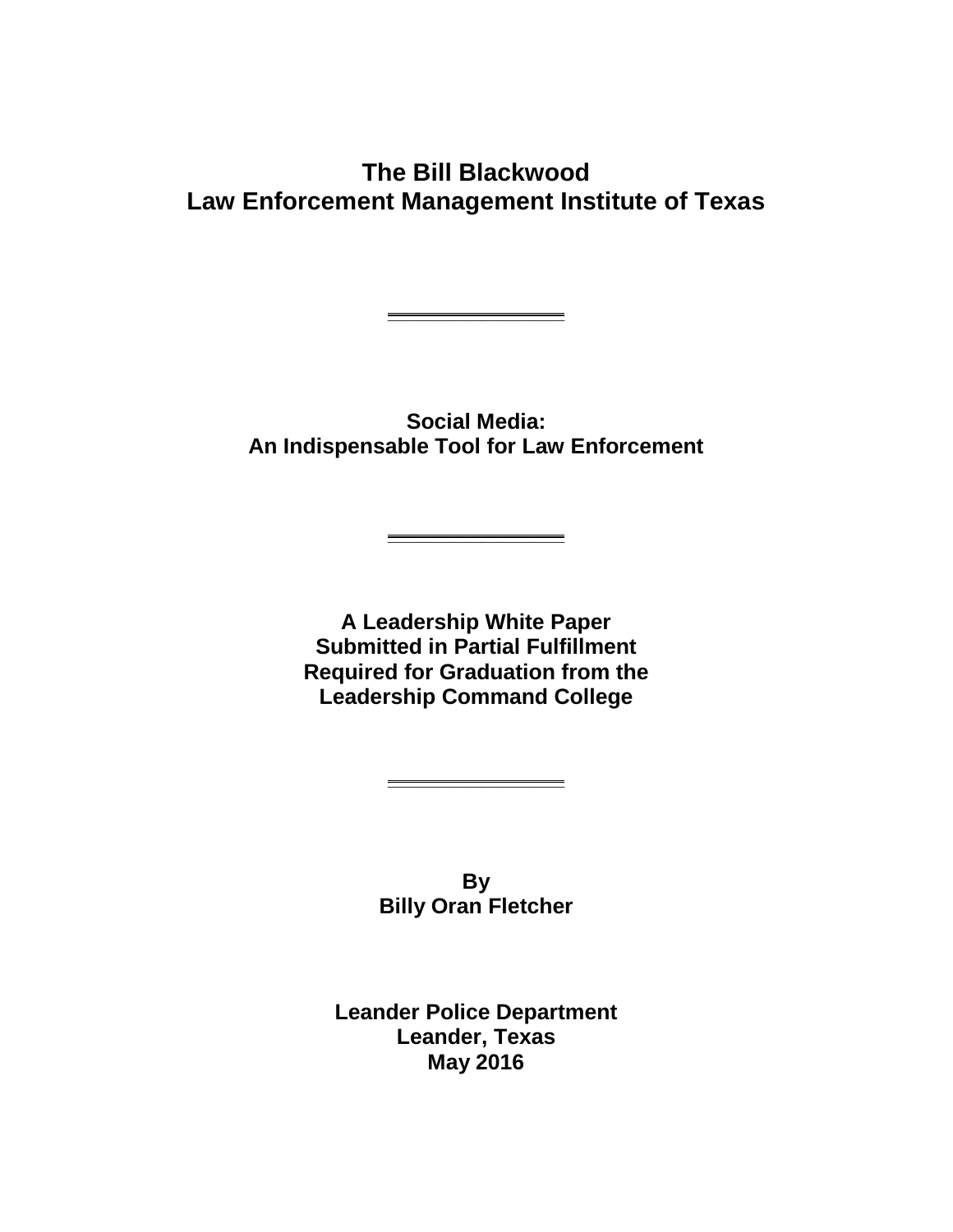#### **ABSTRACT**

As the use of social media sites like Facebook and Twitter continue to rise across the country, many law enforcement agencies have learned to use this relatively new technology to help perform a variety of police functions. Social media is being used as an investigative tool for intelligence gathering, evidence collection, and background screening. It is also used for the purposes of recruiting and a direct means of communication with agencies and the public. Despite the many benefits and growing popularity of social media, many law enforcement agencies still refuse to use social media as a resource and are wary of the impact it may have on their individual departments.

It can be argued, however, that in order to stay effective and relevant during this new age of digital communication, law enforcement agencies must embrace social media and should use it to communicate with the public, gather evidence, and recruit and hire new personnel more effectively and at a lower cost. As this modern means of communication continues to shape and reshape our culture, law enforcement agencies must incorporate fresh investigative methods and continue to adapt to the latest technologies in order to remain effective and relevant.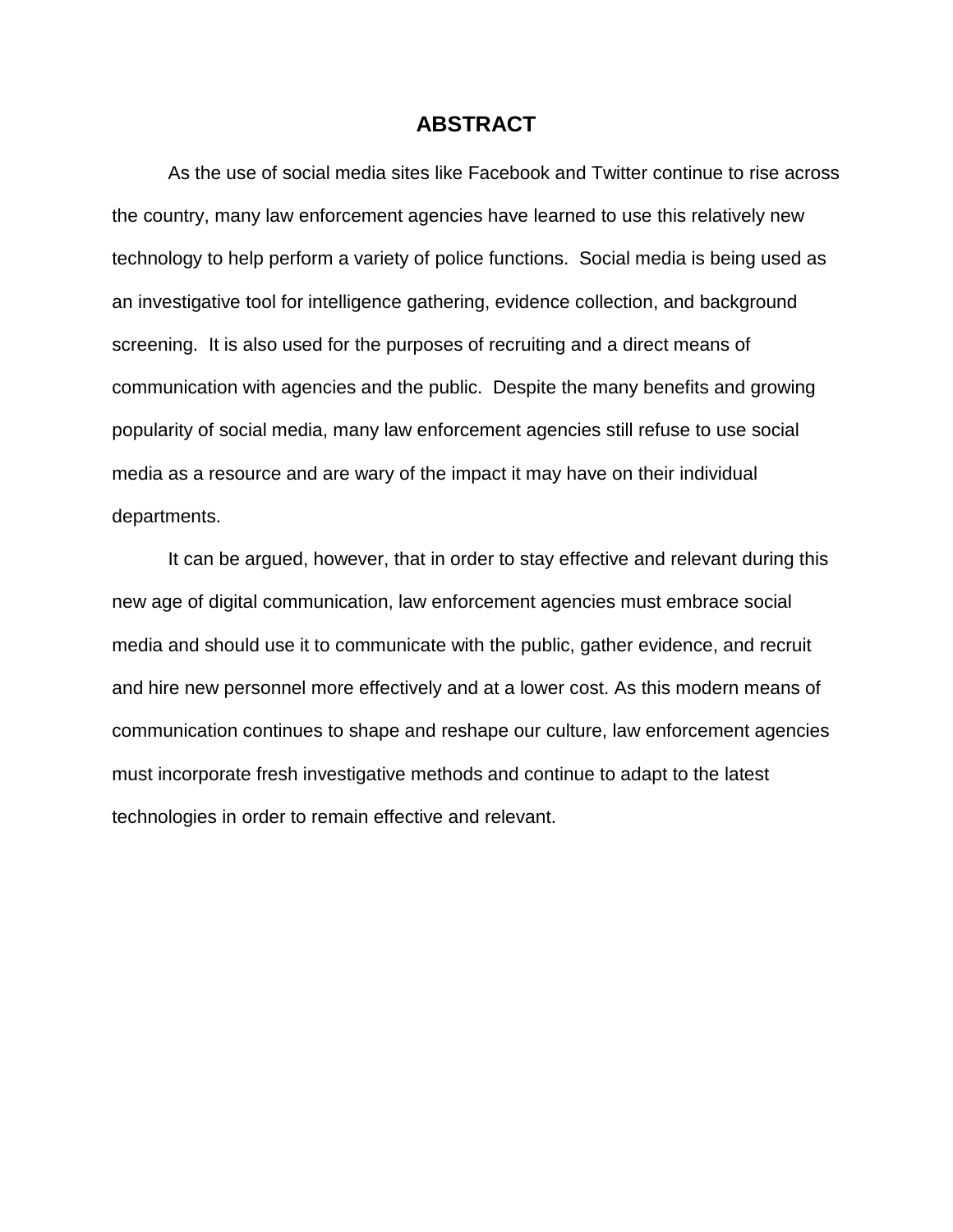# **TABLE OF CONTENTS**

### Abstract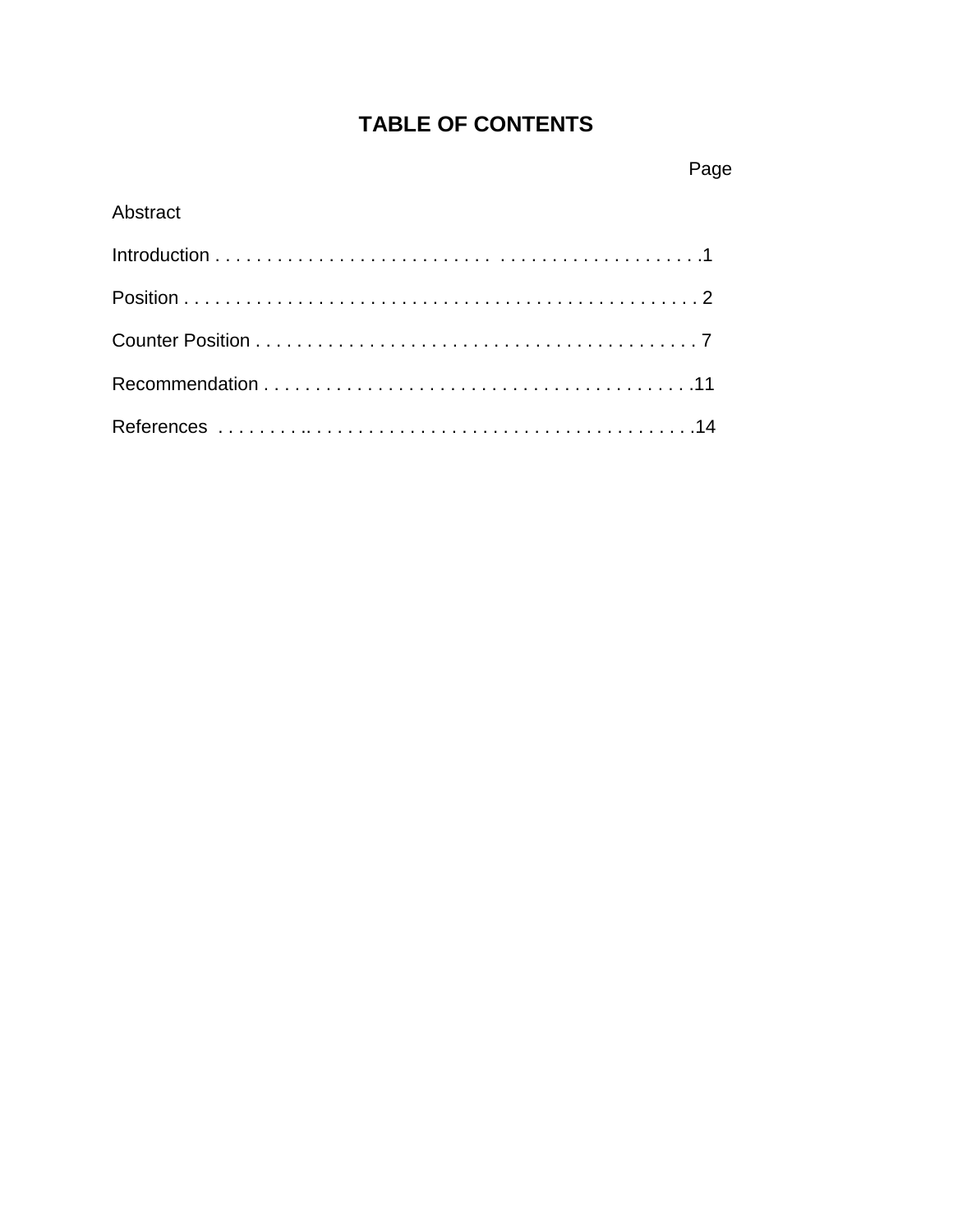#### **INTRODUCTION**

In a report issued by the Pew Research Center, researchers concluded that "As of May 2013, almost three quarters (72%) of online U.S. adults use social networking sites, up from 67% in late 2012" (Brenner & Smith, 2013, para. 1). Although social networking sites have become more commonplace over the past two or three years, the social networking phenomenon is still relatively new, starting around 2005 with as little as "8% of online adults using online social networking sites" (Brenner & Smith, 2013, para. 1). Along with this new form of human communication came new opportunities, both personally and professionally. People found new, convenient ways to stay in touch and share life's moments with one another while businesses found new, inexpensive ways to reach consumers and increase their revenues.

Many governmental agencies refused to embrace social media at first; many viewing it mainly as a vehicle of recreation. Its benefits were probably not immediately recognized by these organizations that are historically slow to change. As time passed and social media became more popular, agencies discovered that these sites can be used perform a variety of governmental functions, transforming government as we know it. Recognizing the benefits of this new form of social networking, many state, local, and federal governments began adopting social media as a new way to engage the public and promote transparency within government.

As with other branches of government, social media has proven to be a valuable resource to law enforcement agencies locally, nationally, and even internationally. Currently, every American community has access to and uses social media daily. Despite the many benefits and growing popularity of social media, many law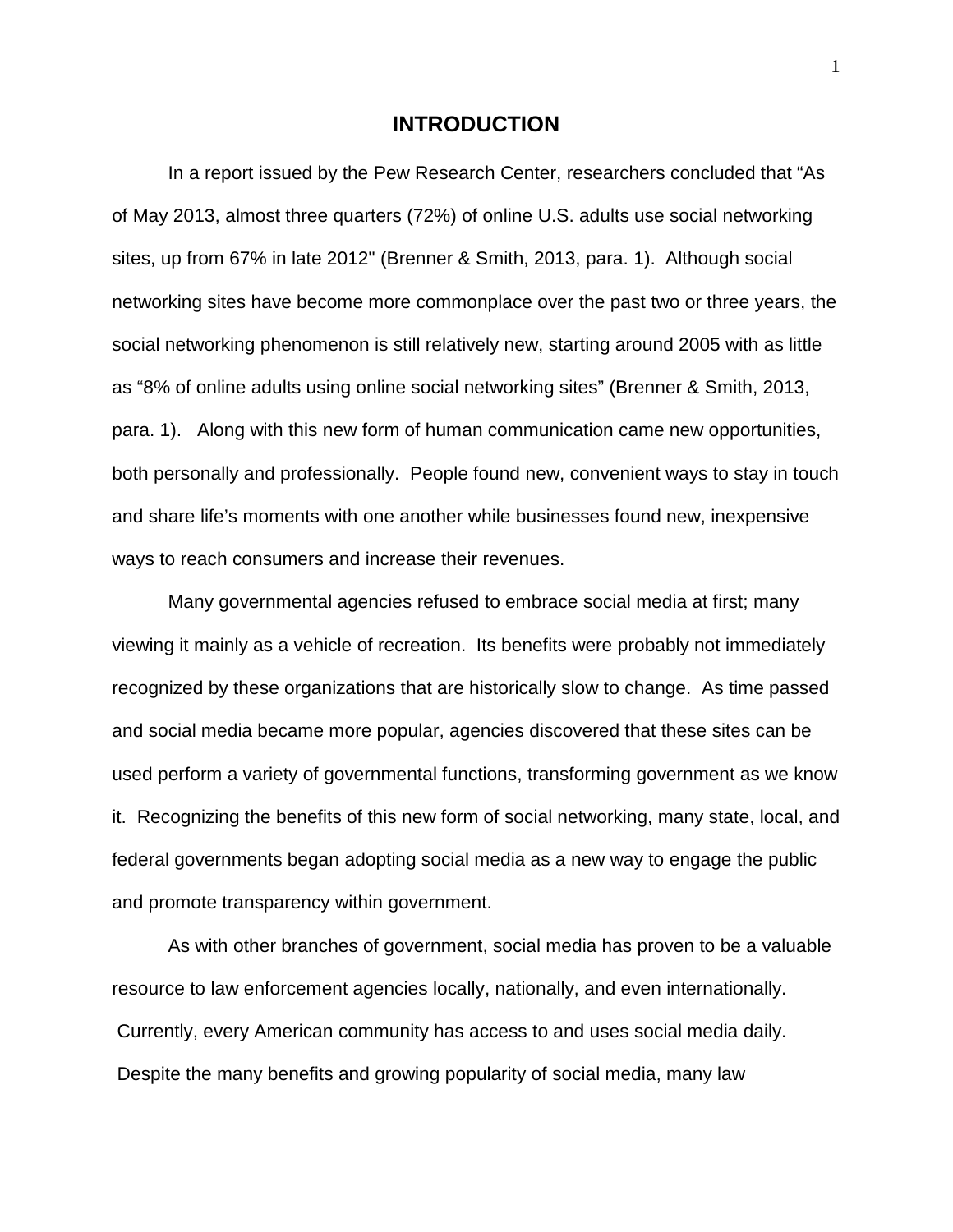enforcement agencies still refuse to use social media as a resource, wary of the impact it may have on their individual departments. In order to stay effective and relevant during this new age of digital communication, law enforcement agencies must embrace social media and should use it to communicate with the public, gather evidence, and recruit and hire new personnel more effectively and at a lower cost.

#### **POSITION**

The purpose of this paper is two-fold: (1) To demonstrate why social media is an indispensible tool to all law enforcement agencies regardless of size and function and (2) to address some common concerns that many of these agencies have about social media. In a recent survey conducted by the International Association of Chiefs of Police, researchers concluded that "95.9 % of agencies surveyed use social media in some capacity….[and] 55.9% of agencies not currently using social media are considering its adoption" (IACP, 2014, para. 3). In addition, this study showed that of the agencies not currently using social media, resource constraints were the most cited obstacles to implementing a social media program within their respective agencies.

Police departments are always looking for additional funding to increase personnel and purchase new equipment in order to keep up with increasing public demands. Funds must be stretched farther and used more effectively in order to ensure that basic services are being provided. A current charge to most police department is to do more with less and to seek out new innovative ways of doing business that are both effective and fiscally efficient. Although this business philosophy is not new to most governments, this approach is especially meaningful to rapidly growing cities and counties that need to expand their infrastructure at a rate that often out paces increases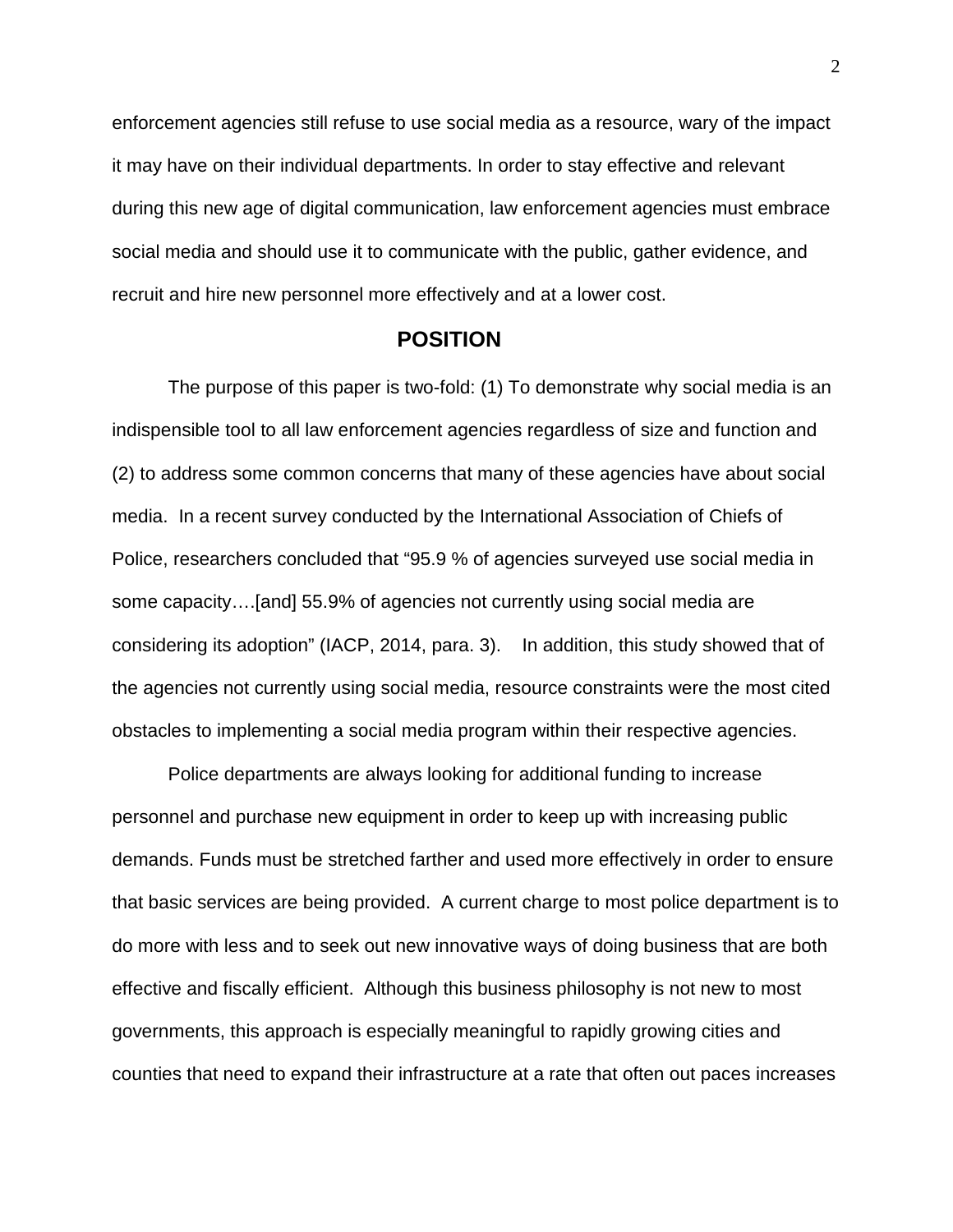in their tax base. Given a limited budget to provide basic police services to the public, conduct complex investigations, recruit and train new personnel, and provide timely information to its citizens, many agencies have reached out to electronic social media as a means to increase its capabilities and create a greater presence within the community.

When many people think of social media, social networking websites such as Facebook and Twitter immediately come to mind but the term actually encompasses a much broader array of Internet tools and platforms where online communities can come together to share information, ideas, personal messages, and content. Besides social networking sites, social media also includes collaboration websites such as Google Docs; video and image sharing sites such as YouTube, Pinterest, and Instagram, and various blogging and micro-blogging websites.

Recognizing the influence of social media, many police departments began using social networking sites such as Facebook and Twitter to create a focal point for their message and to create a venue for promoting greater interactivity with its citizens. In an article entitled "Force to sell: policing the image and manufacturing public confidence," authors express the importance of police image by saying "…public support or consent for policing may rest as much on what police are perceived to be doing as what they actually do" (Lee & McGovern, 2013, p. 103). Public image is important to all government agencies because it affects citizen cooperation, public elections, and funding. For example, if a law enforcement agency receives bad media attention because of a recent incident involving excessive force, citizen cooperation may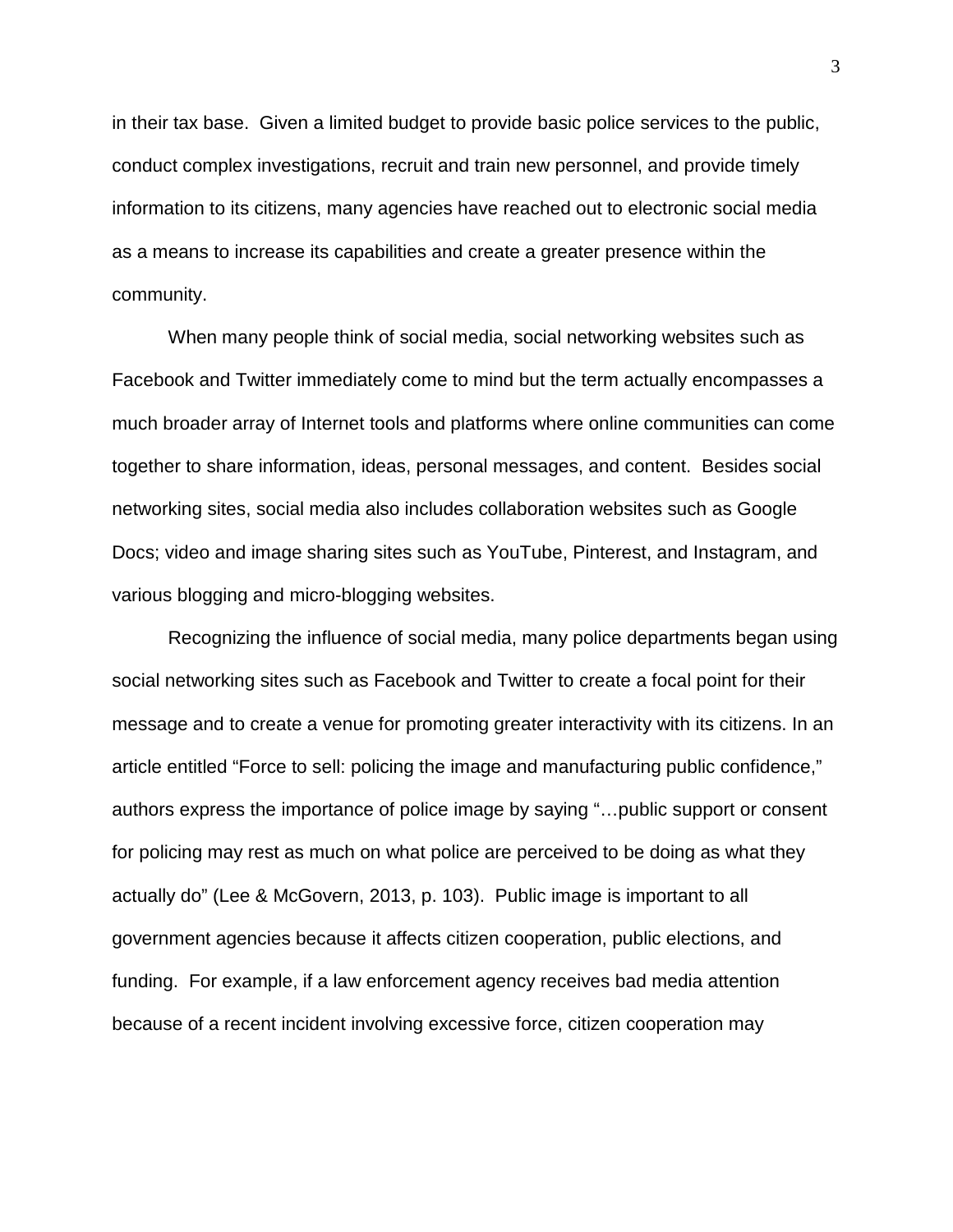decrease, giving rise to an increase in citizen complaints and incidents of force. This could serve to perpetuate the negative image, compounding the problem even further.

Law enforcement agencies have realized that one way to combat the problem of negative public image is to open up a clear means of communication between the agency and its citizens. Through the use of social media, agencies are able to control their message and provide clear, concise information to the public that could serve to help correct any misinformation surrounding a particular incident. People gather information from many different sources. Some sources present correct information, some partial information, and some, although rare, present information as fact when it is deliberately false and inflammatory.

Although news media outlets can be a valuable source of information for the public, inaccuracies in reporting may lead to an incident being presented in a way that puts a law enforcement agency in a bad light. Even if an agency provides a reporter with accurate information about an incident, the message is sometimes lost after the reporter has spoken with other parties involved who have different opinions about what occurred during the incident. Despite the fact that the reporter feels like he or she is telling the truth by telling both sides, the presentation of information in an adversarial format by the reporter may inadvertently create a contentious environment between the police and the public.

Aside from being a valuable public relations tool; social media sites are also being used by law enforcement as a powerful investigative tool. In 2014, the International Association of Chiefs of Police conducted its annual survey on law enforcement's use of social media and concluded that social media sites were most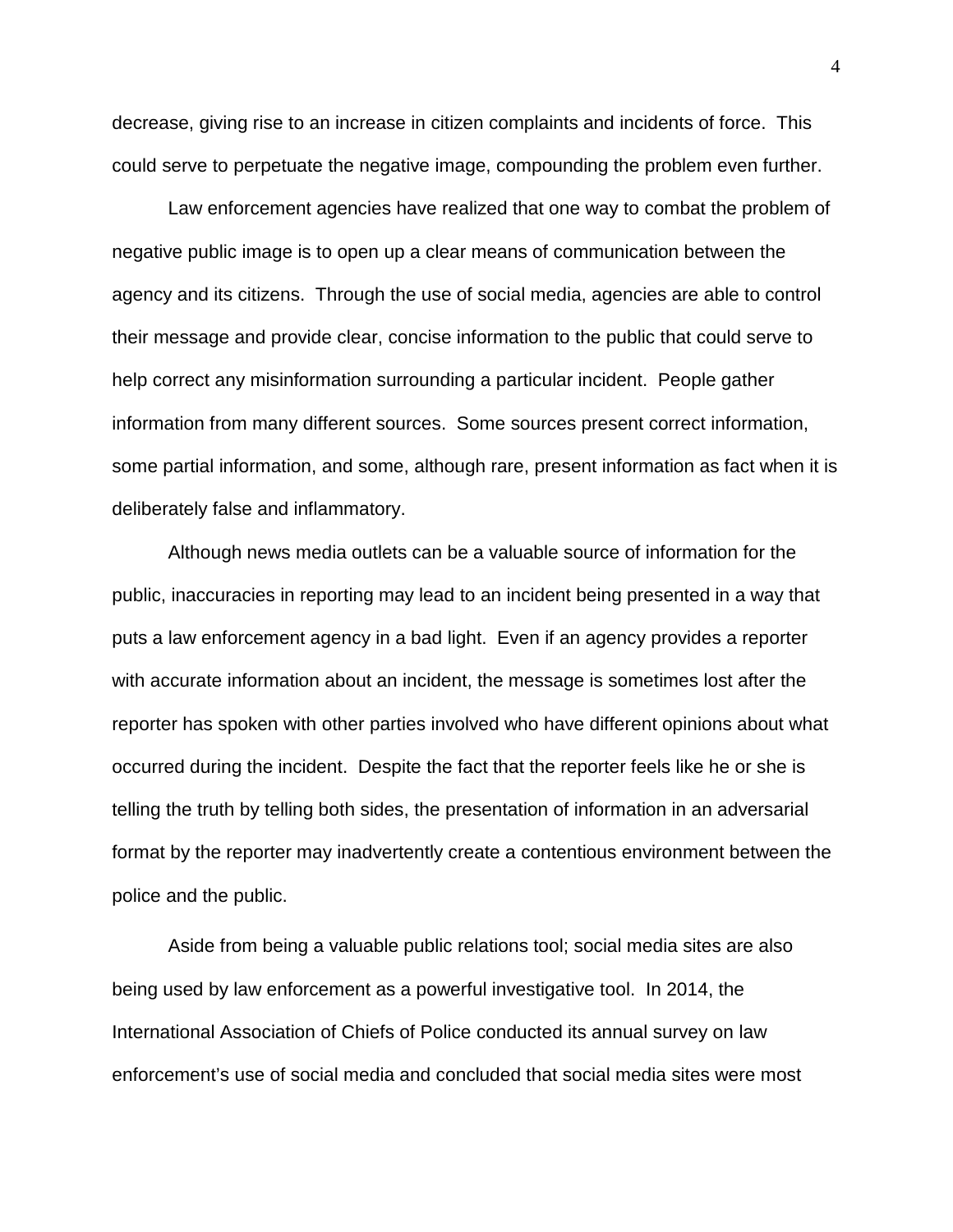commonly used for criminal investigations and "78.8% of agencies reported that social media has helped solve crimes in their jurisdiction" (IACP, 2014, para. 2).

As a relatively new investigative tool, law enforcement officers have discovered social media to be a great resource for the collection of evidence during criminal investigations, intelligence gathering, and soliciting tips on a specific crime. In the article "Social Media: Establishing Criteria for Law Enforcement Use," which appeared in the February 2013 online version of the FBI Law Enforcement Bulletin, author Stuart (2013) states, "Criminals will use social media to share information about their whereabouts and those of their associates. Such electronic information can help apprehend fugitives, single out associate suspects, link individuals to street gangs, and provide evidence of criminal activity" (para. 8).

In a document entitled "Social Media for Recruitment Fact Sheet" put out by the International Association of Chiefs of Police (2011), the author proposes that two major advantages to using social media in recruiting are its low expense and the volume of potential candidates reached through these sites. He states, "Unlike billboards, commercials, or other paid advertisements, use of social media is relatively inexpensive. Account creation is free, but personnel time is required to maintain and update the content" (IACP, 2011, para. 3). In an era of lean budgets and limited resources, law enforcement agencies have had to look for new, inventive ways to attract qualified candidates. Because many of the small to medium sized law enforcement agencies are at a disadvantage when compared to the big recruiting budgets of the larger agencies, these smaller agencies have had to become more creative in their recruiting efforts. By using social media to deliver the department's recruiting message,

5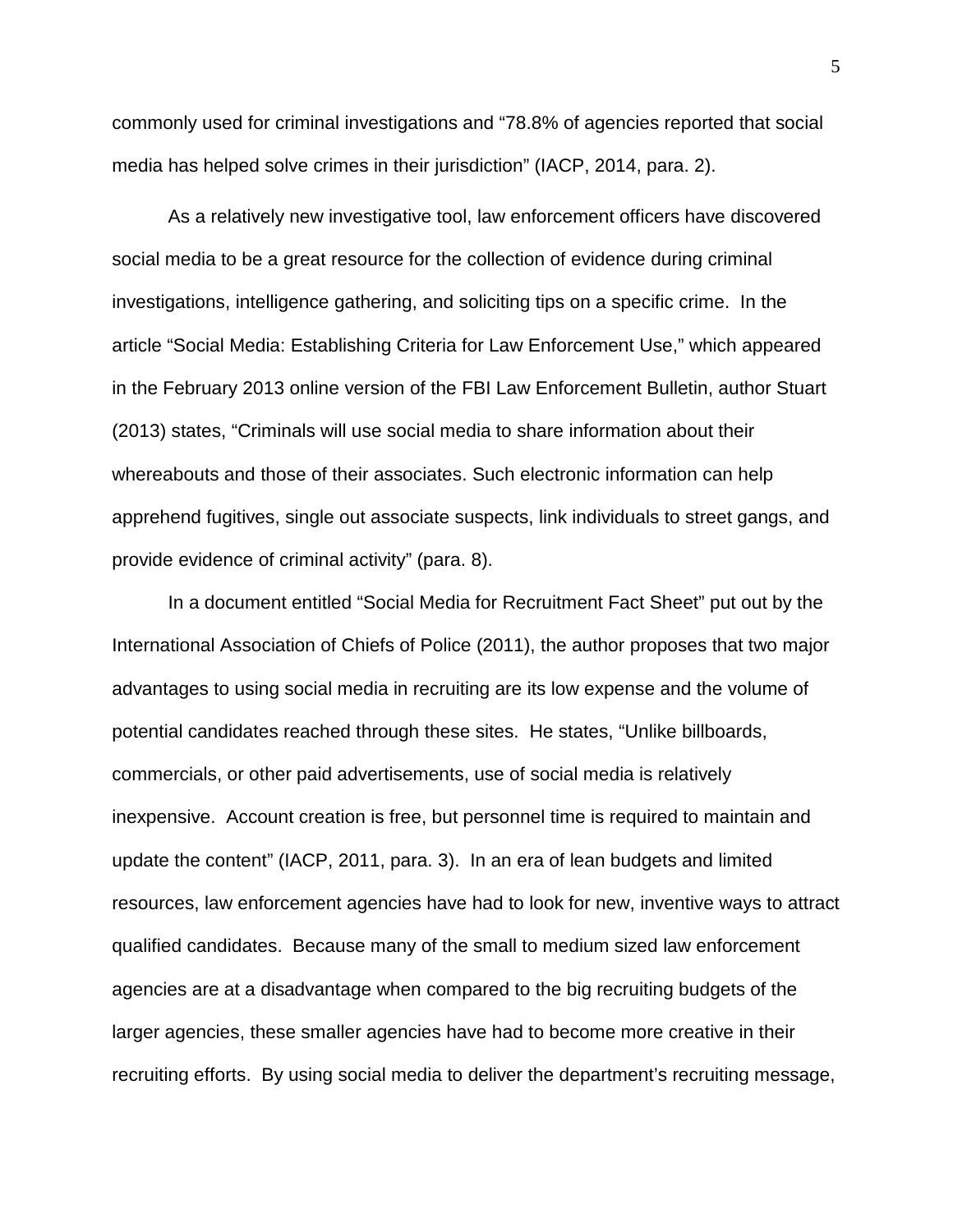smaller agencies will be able can to gain access to millions of passive and active job seekers daily. This is especially important when attempting to recruit a younger, more diverse applicant pool.

Another advantage to using social media as a recruiting tool is the ability for candidates to communicate with recruiters directly and have their questions answered in a timely manner. During a hiring process, recruiters are often required to provide candidates with updated information about application deadlines, testing, and interviews. Social media gives recruiters a medium in which to communicate with all of the hiring pool at once, reducing the number of man-hours spent answering questions over the telephone and through email.

In addition to using this platform to attract new applicants, recruiters are also using social media to screen applicants during the background investigation phase of the hiring process. This type of screening may range from an agency conducting a general search through one or more internet search engines to requiring an applicant to provide his or her username and password to personal social media accounts. In an online survey conducted by Careerbuilder.com, researchers discovered that nearly two in five companies use social networking sites to research job applicants ("Thirty-seven percent," 2012, para. 2). When asked why they use social media networks to screen applicants, hiring managers explained that they use these sites to determine if the candidate represents him or herself professionally, is a good fit for the company culture, and to look for reasons not to hire the candidate.

Although the use of social media as an applicant screening tool may leave a bad taste in the mouth of some critics, it is often viewed as just another investigative tool for

6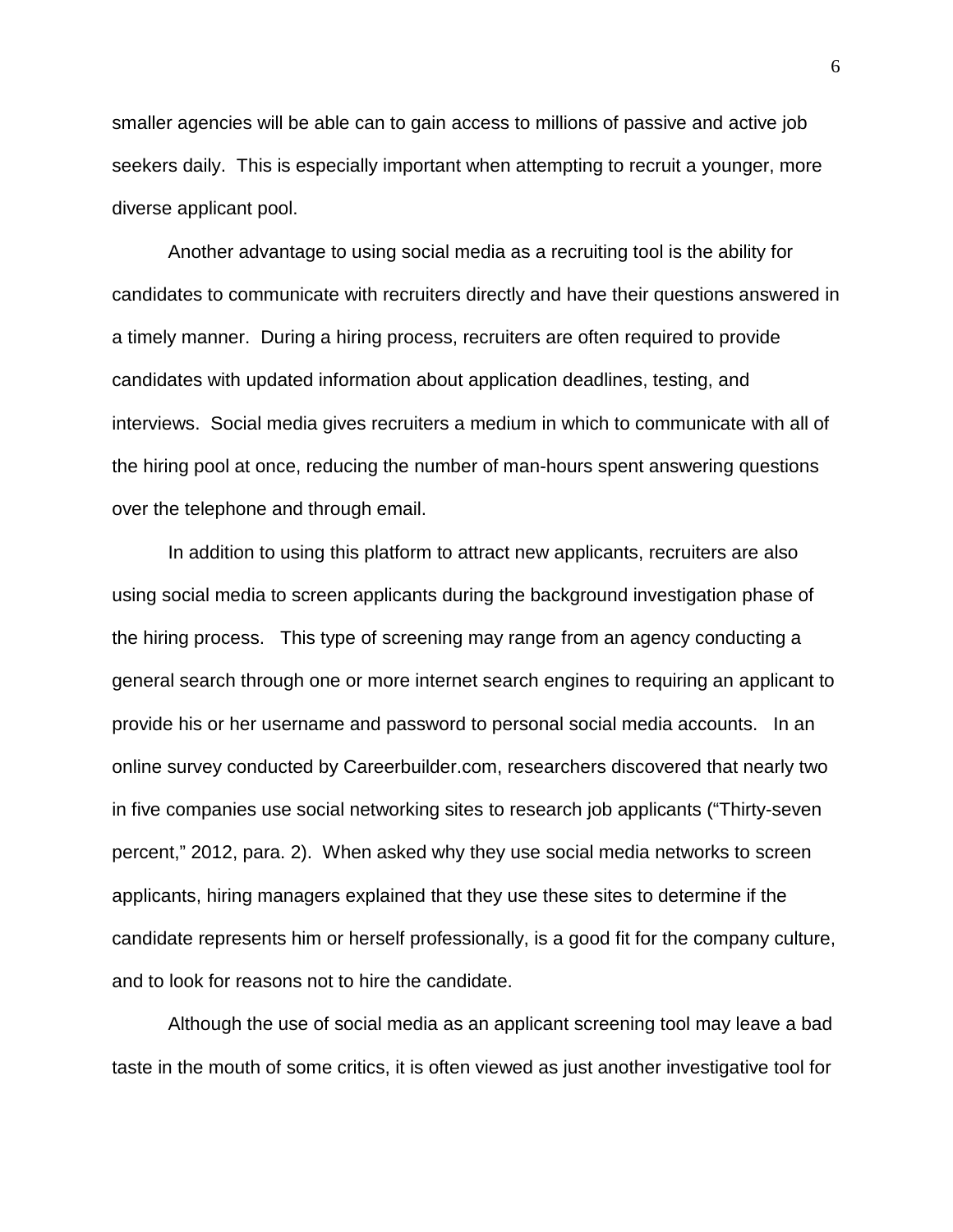law enforcement to ensure that they hire the most qualified applicant who can be called upon to sustain public trust. Because law enforcement officials are often held to a higher standard, expected to be incorruptible and free of blemish, agencies must use every tool at their disposal to ensure that they hire the best people for their community.

#### **COUNTER POSITION**

Although social media has proven to be of great value, it has also brought up some concerns within the law enforcement community, first of which is legality. The 4th Amendment to the U.S. Constitution gives people the "right of the people to be secure in their persons, houses, papers, and effects, against unreasonable searches and seizures, shall not be violated, and no Warrants shall issue, but upon probable cause" (U.S. Const. Amend. IV, n.d., para.1). Besides protecting people from unreasonable searches and seizures, this amendment also protects a citizen's right to privacy. Although certain forms of communication such as telephone calls and emails are considered to be private and are afforded a certain amount of constitutional protection, social media conversations are often considered to be public utterances and fall outside of this legal protection. Cornell Law School, Lisa Schmidt, J.D., expounds this point citing that "government officials may use public information to justify an arrest or conviction, and without Fourth Amendment protection, users may be subject to criminal liability based on personal photographs, location check-ins, or status updates posted on social networking websites" (Schmidt, 2012, p. 517).

As previously mentioned, police departments not currently using social media cite resource constraints as a major obstacle prohibiting their involvement in social media. This is understandable since many departments are already lean on personnel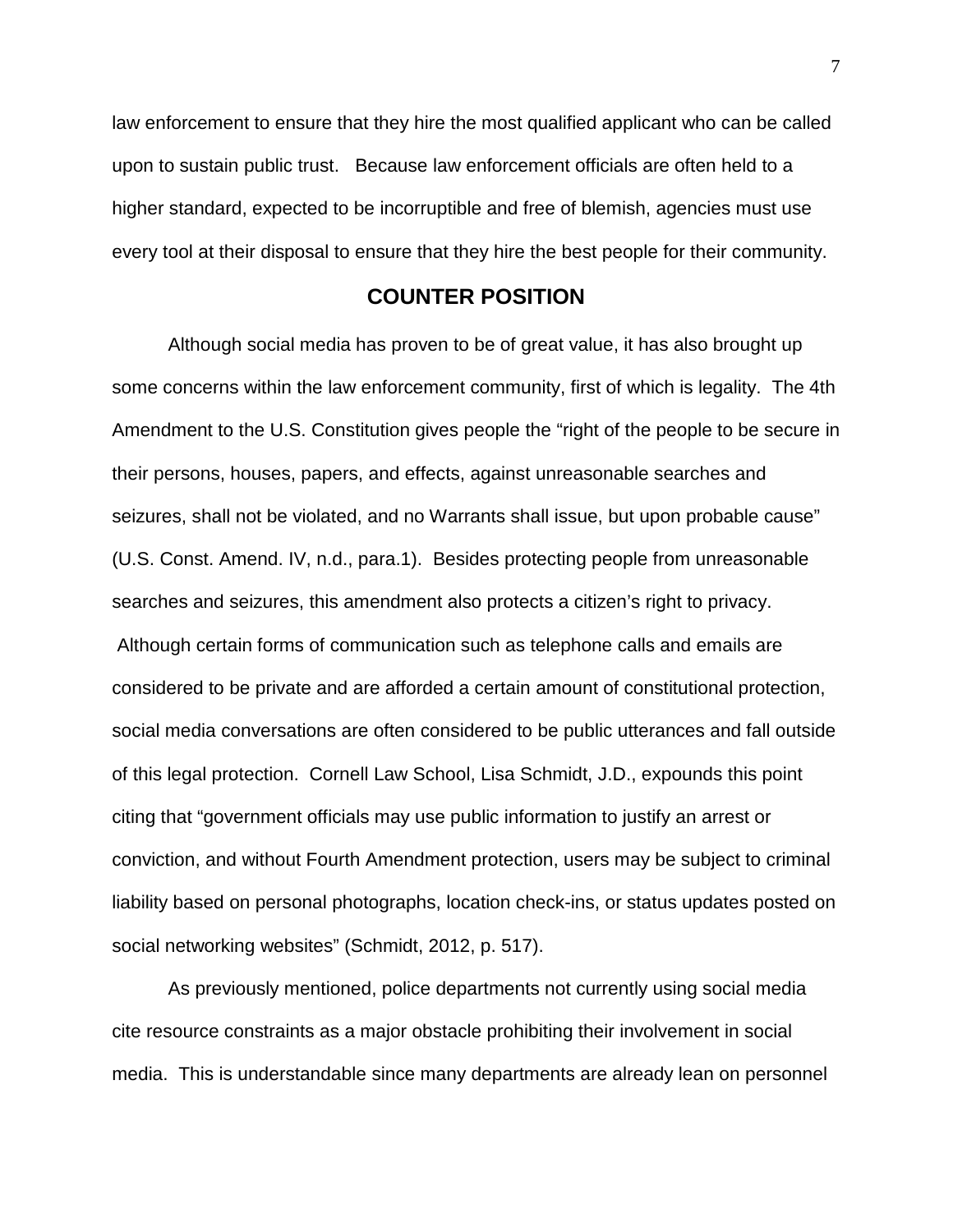and spending time on social media may seem like an unnecessary drain on resources, especially for smaller police departments. But maintaining a presence on social media may require less time than many people think.

In "Making the Most of Social Media," Chris Kingsley writes that "Governments report that social media are not much of a drain on their resources. Survey respondents ranked the average time investment required to launch and maintain social media sites, on a scale of 1-5, as a "2", corresponding to "very little" (Kingsley, 2012, p. 15). In a recent study conducted by the International Association of Chiefs of Police, respondents from 600 different law enforcement agencies in 46 states were asked how many hours their agency spent maintaining their social media presence online each week. Of the respondents, 65.9% reported one to five hours; 19.9% reported six to ten hours; 8.8% reported 10 to 20 hours; and the remaining 5.4% reported that they spent 20 or more hours each week maintaining their department's social media sites" (IACP, 2014, p. 10).

Social media sites are designed to be used by the masses and are generally simple to navigate. After the initial public profile is set up, police departments can spend as much or as little time as they want communicating through social media. One thing to keep in mind, however, is that social media is about building relationships and the more time you put into a relationship the stronger the relationship will usually be but a little bit of time will go a long way with social media.

In a document entitled "Building Your Presence with Facebook Pages: A Guide for Police Department," Facebook staff recommend five simple publishing strategies to help law enforcement to successfully engage their communities. First, they emphasize that crime information and public safety announcements are important to members of a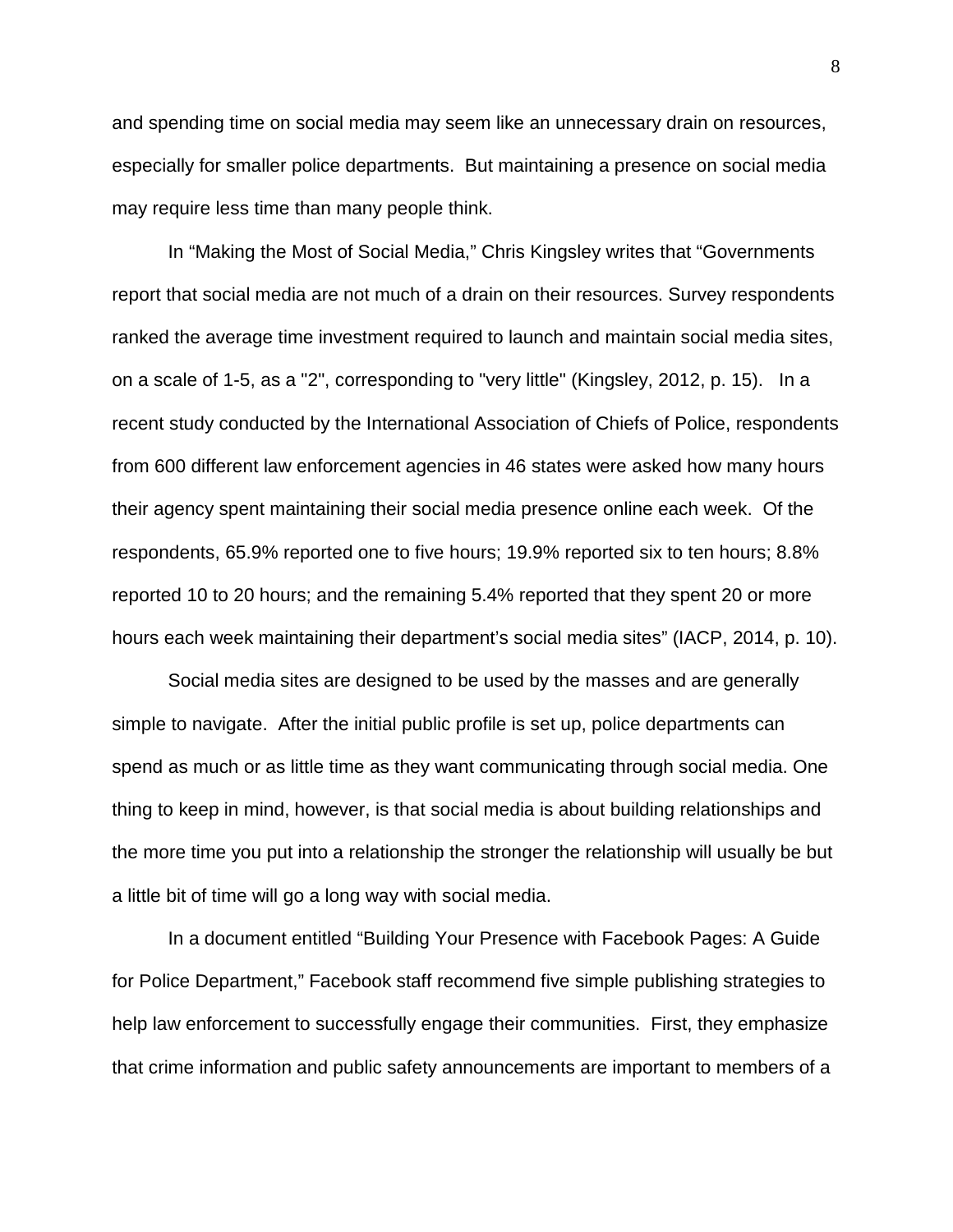community and that this information needs to be published in a timely manner ("Building your presence," 2011, p. 10). Secondly, police departments can boost community participation by using social media to showcase and promote local events. Social media is a cheap, efficient way to advertise upcoming events and search for volunteers to assist with these events. Police departments should also use social media to remind citizens that the police department is there to help when needed. They should also be told frequently what steps they need to take in order to receive this help.

Facebook also encourages police departments to use social media in their efforts to locate witnesses and suspects of a crime. When this information is published, it is important to update the status of each case and respond to citizens submitting crime tips in a timely manner. This will help to maximize citizen participation and ensure that the information being received is both current and valid ("Building your presence," 2011).

And finally, it is important that the agency's online presence has a lighter side. Because social media serves as a mechanism for building relationship, publishing posts that are sometimes fun and even humorous can present the police department as being friendly and 3-dimensional. It reinforces the fact that officers are human. While it is still important for the agency to always represent itself as an organization that is competent, service-oriented, and fair, this professional image can still be retained even when publishing content that is less than serious in nature.

Public criticism is another major concern for law enforcement managers across the nation. While social media does serve to open the door for greater agency transparency, it also gives people a platform from which volley public criticism at a

9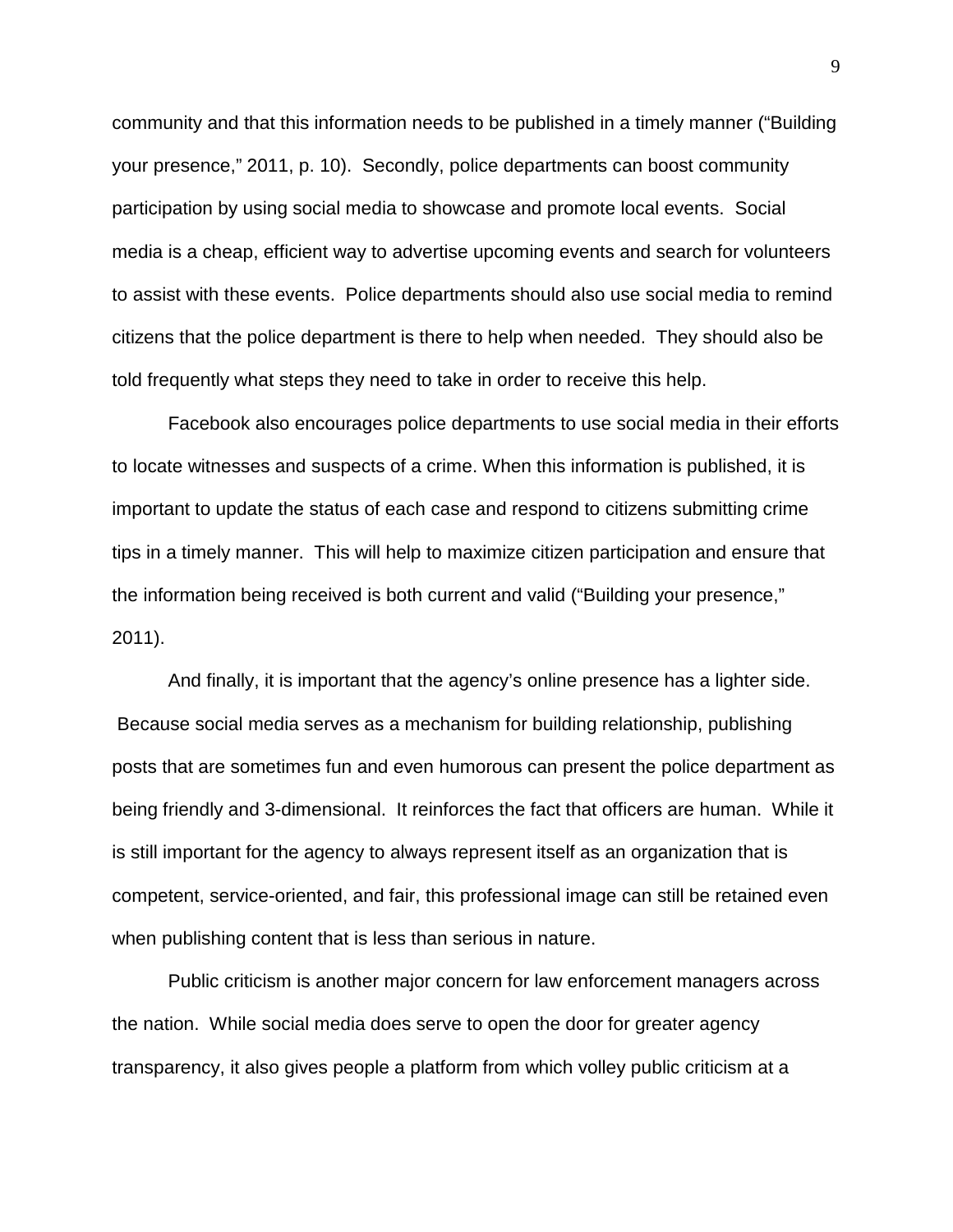department. However, in a study conducted by the Fel's Institute, researchers found that "this kind of criticism is likely [found] where users remain anonymous, such as the comments section of many blogs and video hosting services…..[and] Facebook's lack of anonymity appears to be an important factor here" (Kingsley, 2012, p. 11).

There will always be people who speak out against law enforcement and government in general. Social media is just one more medium being used for this purpose but it also has at least one distinct advantage over other types of media that can help organizations to mitigate and even overcome some of this type of criticism. Social media gives organizations a powerful voice with which to educate the community. It allows them to control their message and helps to bridge the communication gap between themselves and their citizens. Although citizens do have a right to criticize their government and should do so if they want to effect positive change in their community, citizens do not always have all of the facts from which to form a fair, wellinformed opinion about a specific matter.

Because social media is interactive, it gives organizations the opportunity to educate citizens on specific issues and answer any questions a citizen may have regarding a particular issue. In her online article that was published by the United States Small Business Administration, Beesley describes the importance of responding to negative criticism in a timely manner. She says that a timely response will serve to stop others from jumping in on the topic while demonstrating the value of the opinion and feedback of others (Beesley, 2012, para. 4).

While it is impossible to avoid negative criticism on social media, much of this criticism can be mitigated through education and relationship building. In this new age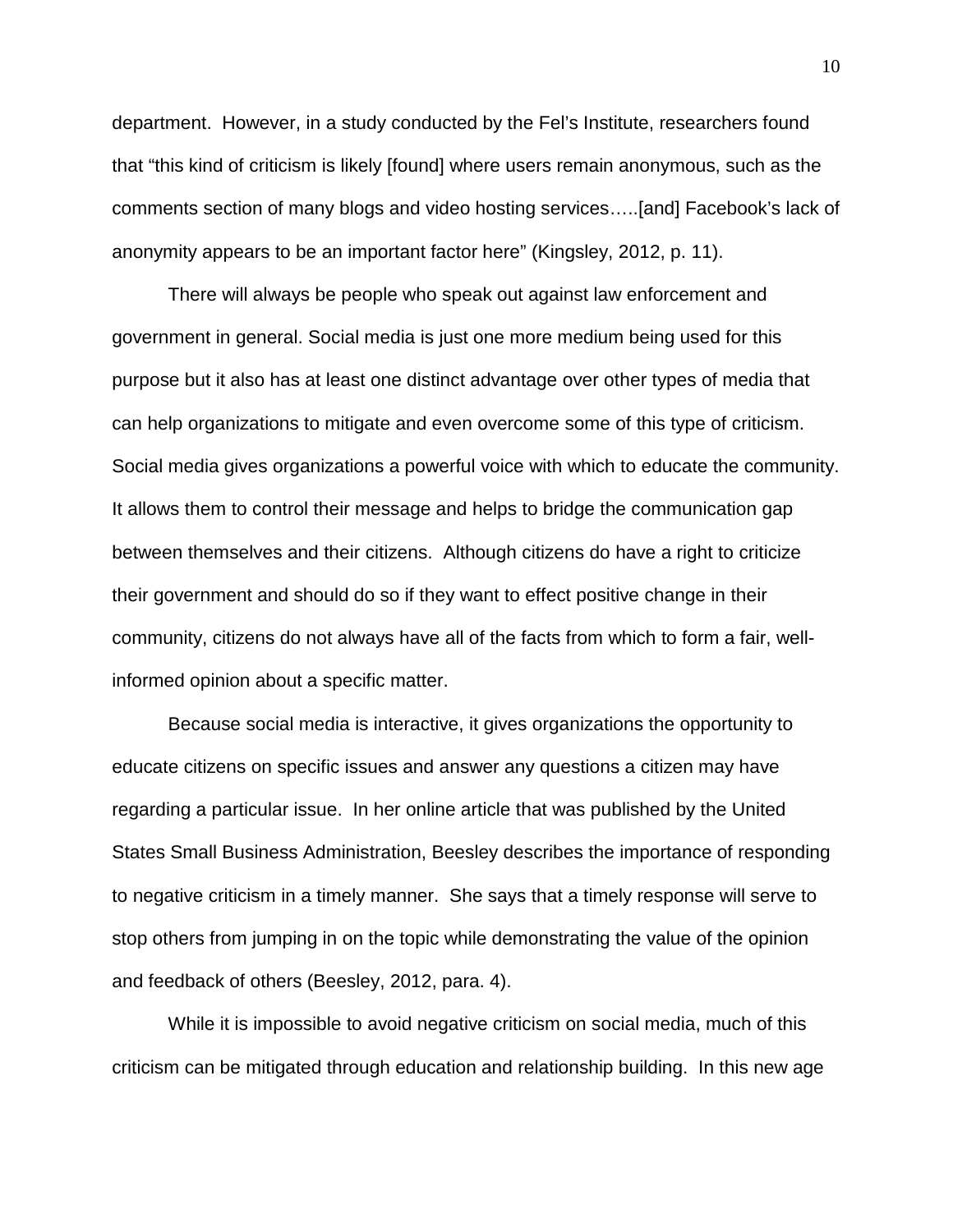of government transparency through social media, public criticism must be accepted as part of the current landscape. Law enforcement agencies must learn to receive and evaluate this feedback and use it for improvement when possible. As part of a representative government, law enforcement agencies should never fear public criticism. It is not enough for law enforcement agencies to be merely transparent. It must also engage the public and be responsive to the needs of its citizens.

#### **RECOMMENDATION**

Based on the evidence presented in this paper, it is easy to see that all law enforcement agencies, regardless of size and function, should educate themselves on the benefits of using social media and learn to use it in diverse ways. Through the use of social media, law enforcement agencies are able to build greater trust and credibility within their communities by improving communication with their citizens. This is important because during a time when trust in law enforcement is beginning to falter, social media can be used to increase transparency and restore public confidence.

Social media should also be used to help solve crimes. Law enforcement agencies should seek out and collect valuable information that could aid in the identification of a suspect and capture evidence that would be useful in the subsequent prosecution of a case. This evidence is already available and it does not cost anything to access it. Law enforcement officials just have to decide to seek it out and collect it.

And finally, social media should be used in the recruitment and hiring of new personnel. It is both low cost and effective as a communication tool between recruiters and potential job applicants. Social media also allows competing law enforcement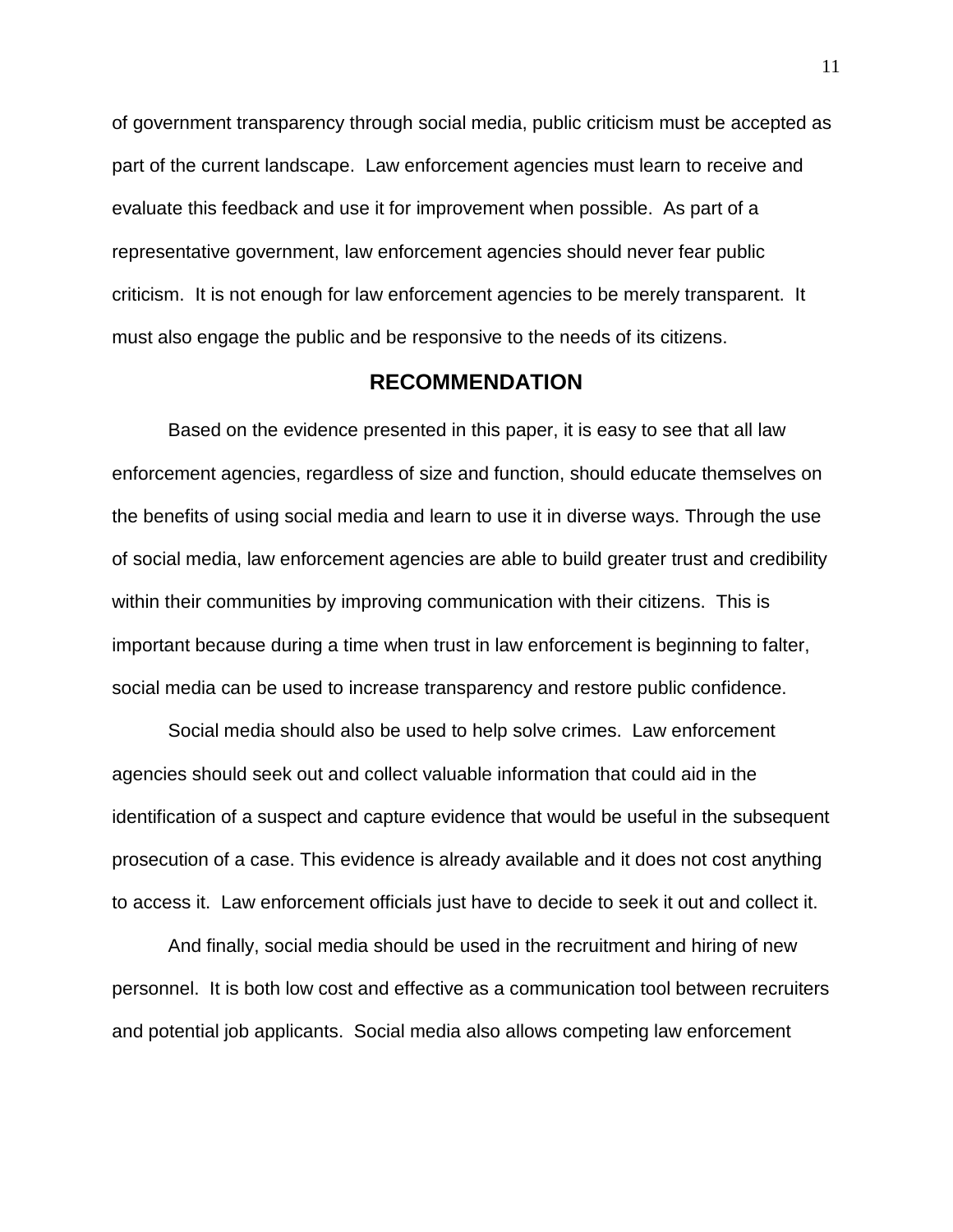agencies to provide potential applicants with insight into their culture, values, and overall vision to help them make an educated employment decision.

As previously discussed, there are many reasons why law enforcement agencies should use social media to perform a variety of functions. Despite the many benefits of social media, it is understandable that the newness of this new form of communication can produce at least some skepticism within the law enforcement community. It is easy to understand that the first concern would be one of legality but even limited research would lead law enforcement officials to the conclusion that social media conversations are often considered to be public utterances and fall outside of the legal protection of the 4<sup>th</sup> amendment.

Another common concern of law enforcement executives is one of limited resources. In these lean times, it is understandable that these officials would be concerned that having an active presence on social media would cause an even greater drain on their resources, especially for smaller police department. But this is usually not the case since maintaining a presence on social media usually requires less time than most people think. Because social media is both flexible and scalable, agencies are able spend as much time or as little time as they want working on their online presence. They will just have to develop a needs based strategy that will work for their particular situation.

There will always be people who speak out against law enforcement and government in general. Social media is just one more medium being used for this purpose, but this should not discourage its use. Social media is a powerful communication tool that can be used to educate the public and bridge the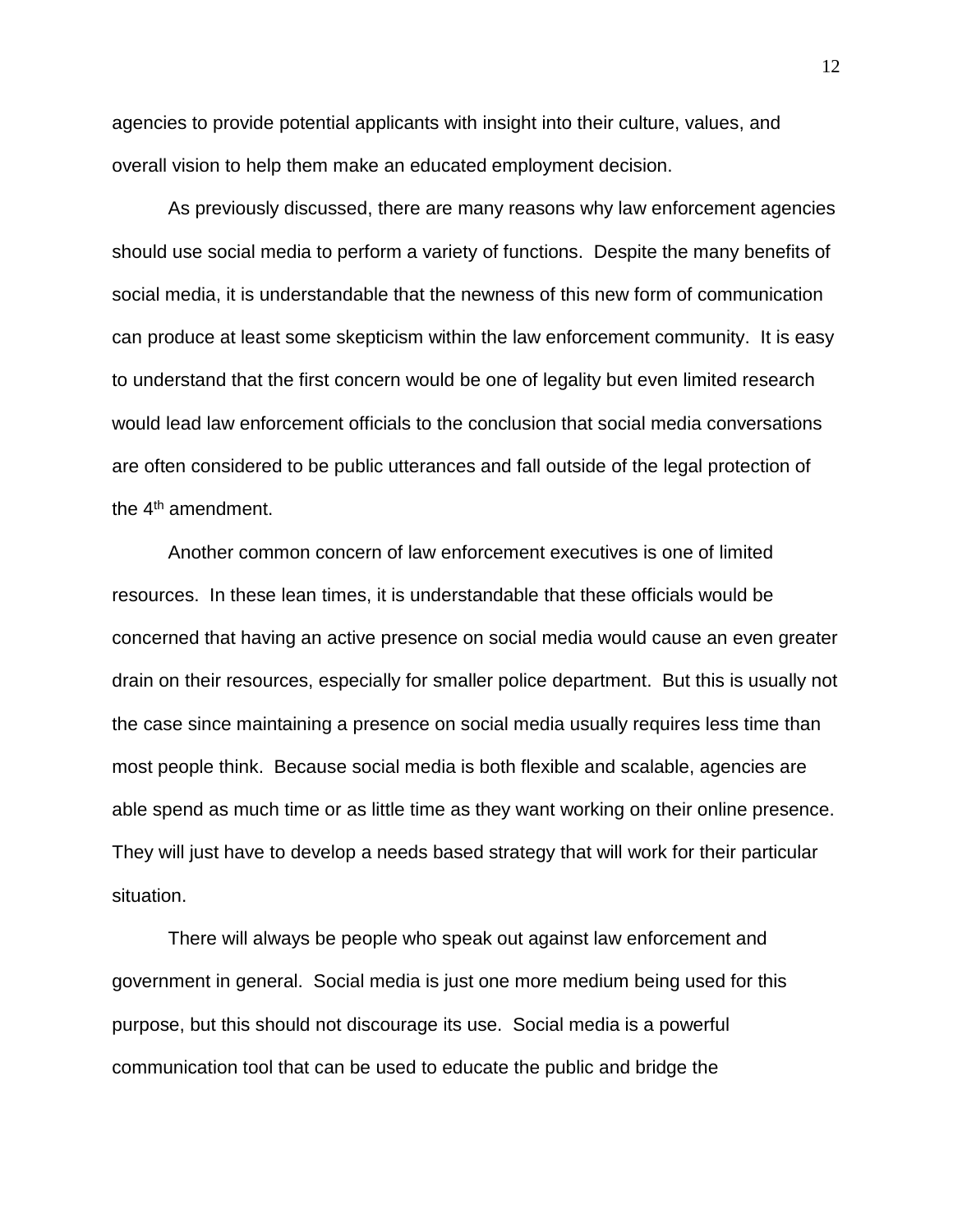communication gap between law enforcement agencies and their citizens. Despite the fact that social media would provide a new vehicle for public criticism, the relational opportunities it would provide with the public far outweighs any potential threat of any negative criticism.

Without the use of social media, law enforcement agencies will come less effective over time and will lose relevance as technology continues to evolve. In order to stay effective and relevant during this new age of digital communication, law enforcement agencies should embrace social media and use it to communicate with the public, gather evidence, and recruit and hire new personnel more effectively and at a lower cost.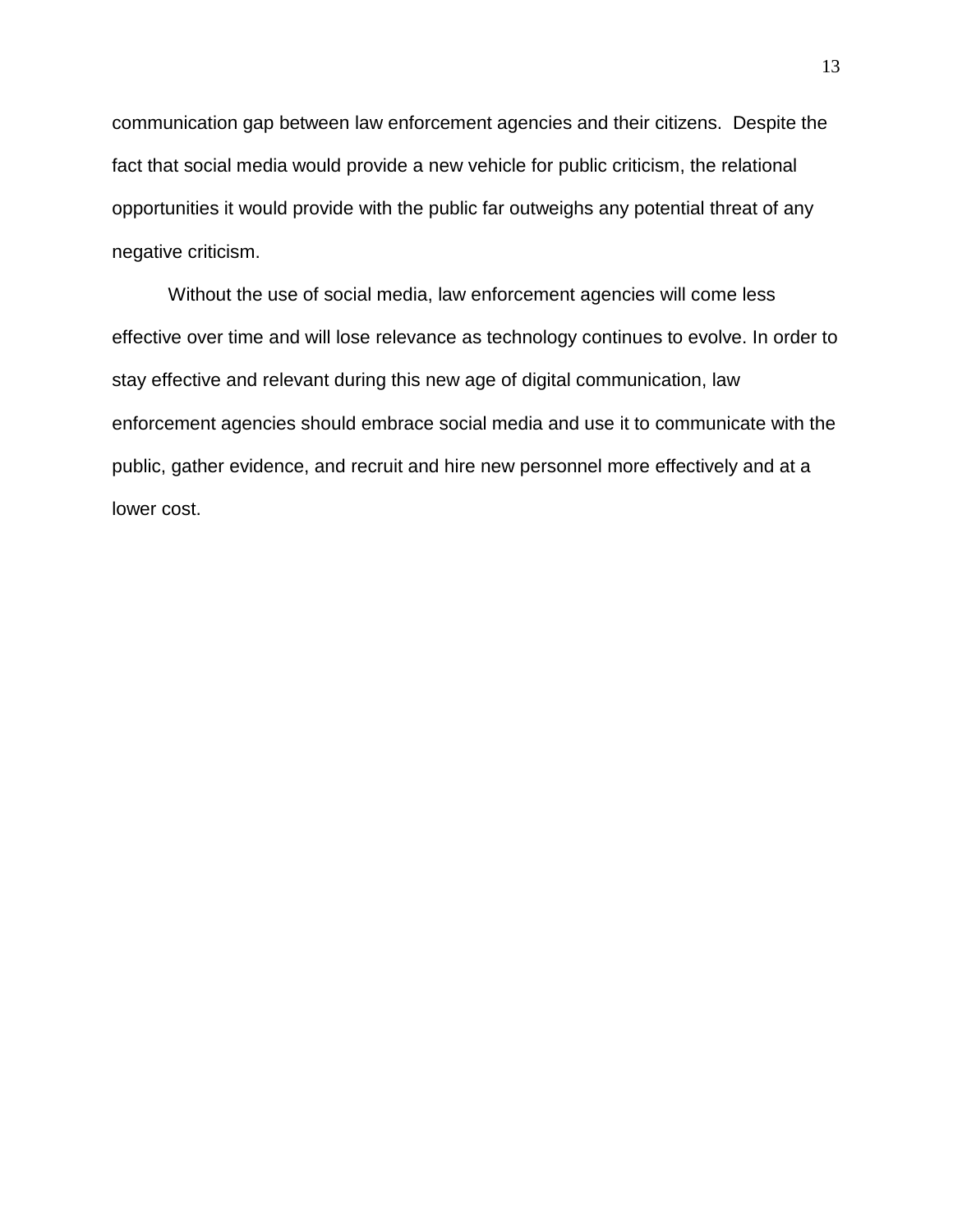- Beesley, C. (2012, October 11). 7 tips for dealing with criticism of your business on social media. Retrieved from https://www.sba.gov/blogs/7-tips-dealing-criticismyour-business-social-media
- Brenner, J., & Smith, A. (2013, August 5). 72% of online adults are social networking site users. Retrieved from http://www.pewinternet.org/2013/08/05/72-of-onlineadults-are-social-networking-site-users/

Constitution Center. (n.d*.*). *U.S. Const. Amend. IV*. Retrieved from <http://constitutioncenter.org/constitution/the-amendments>

Building your presence with facebook pages: A guide for police department. (2011,

November 9). Retrieved from https://fbcdn-dragon-a.akamaihd.net/hphotos-akxaf1/t39.2178-6/851556\_509836169052076\_1285401415\_n.pdf

International Association of Chiefs of Police. (2011, July 15). Social media for recruitment fact sheet. Retrieved from

http://www.iacpsocialmedia.org/Portals/1/documents/Fact%20Sheets/Recruitmen t%20Fact%20Sheet.pdf

International Association of Chiefs of Police. (2014, October 23). International Association of Chiefs of Police 2014 social media survey results. Retrieved from http://www.iacpsocialmedia.org/Portals/1/documents/2014SurveyResults.pdf

Kingsley, C. (2012, April 26). Making the most of social media. Retrieved from https://www.fels.upenn.edu/sites/www.fels.upenn.edu/files/final\_redesigned\_soci al\_media.pdf